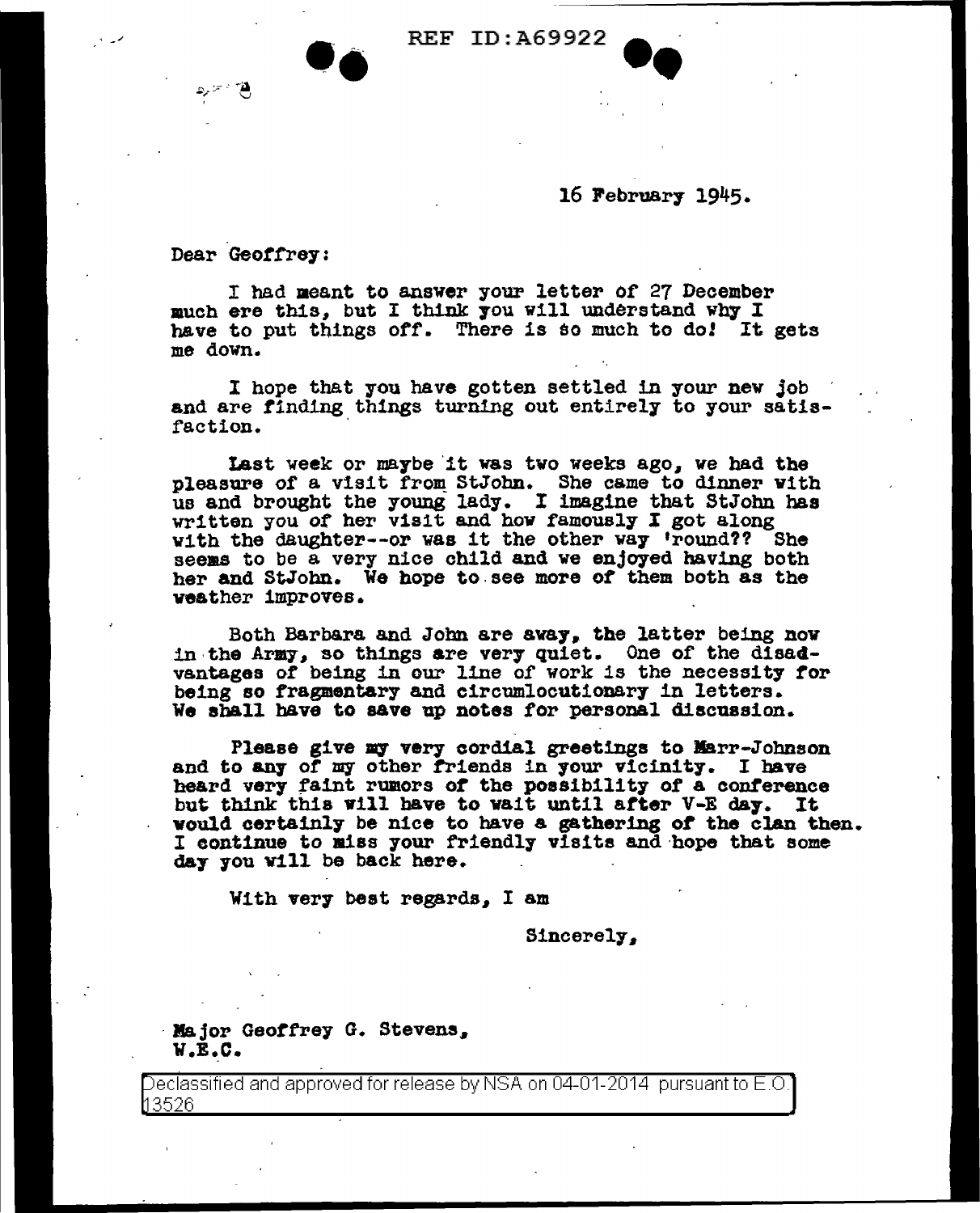$N.E C$  REE 7 HOU AG99

Dear Billy, Mauch you so annoh for your very mice letter which I for at B.P. I didn't answer it then because there was no news and I was. in a til of a flap tuping to pel my movements settled and pt umpteen sluts and vaccination in as short a time as possible consistent with not killing unjell. h the end, pourse, lleft with pactically no utice. Had a very easy journey with no delays<br>except are extra day at Pode. Arrived on 23rd. to do much Dic. + have not yet had time sett hig in.

Neceurs that my doubtful and not very vay n'ens of what I should be doing here - even they bon a bit optimistre. However 2 ans in no paition to judge of the future and am no longer "competent" to talk shop artside the office.  $\eta$  s'éto det stip source strop, it must never be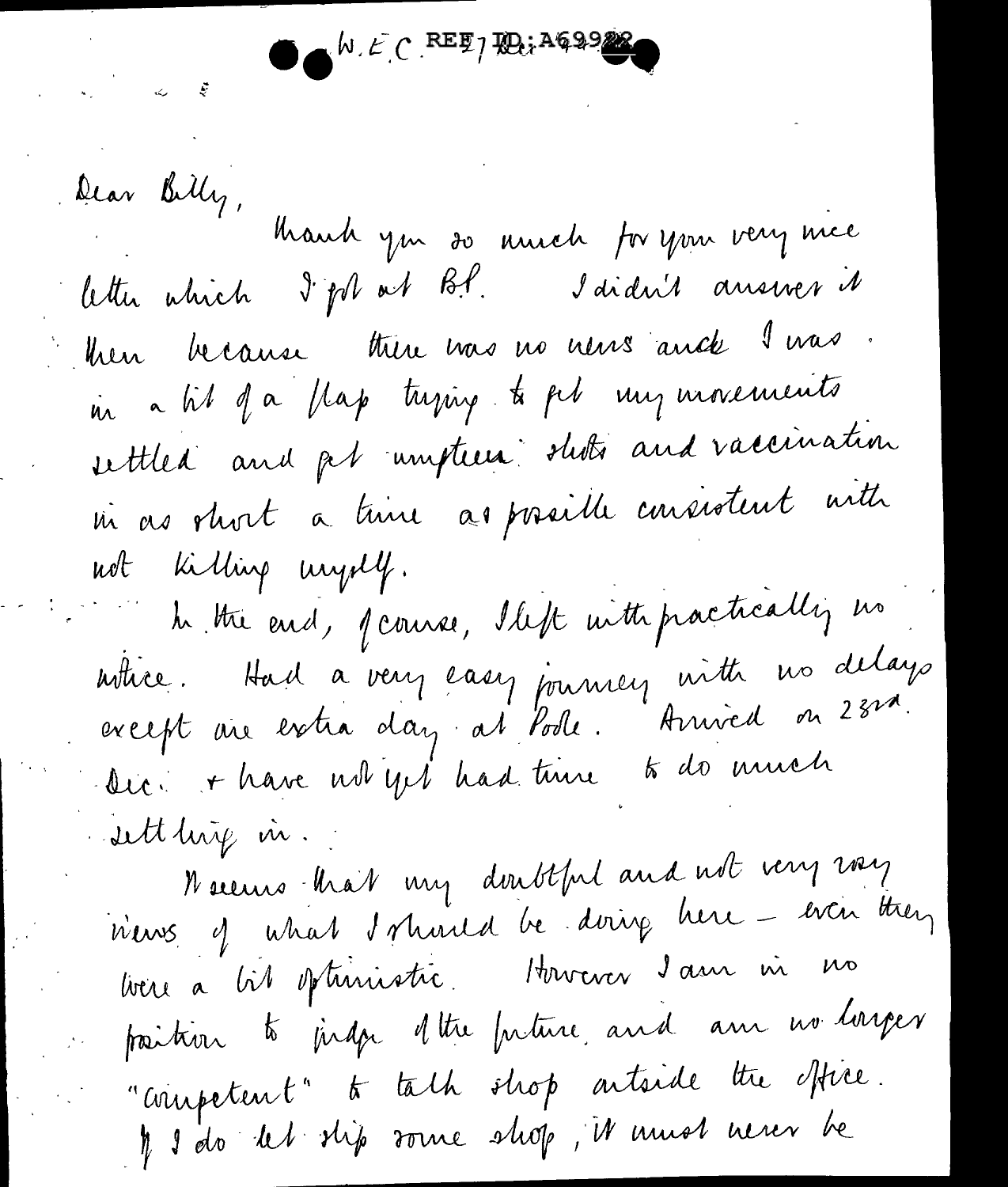sted. Fourtenier Mainh Mal the Britisti opin ion of my Justed. abilities and achievements unes be incredibly low. and that the nity reason they don't say to and oach me is that I have been the in the job 20 long. Certainly ust the faintest sign of appreciation. However that must be fuite between us, and, in any case, is probably due to my persent unsettled conditions making me unduly persuinatio. twas unich cheered by familiar faces at CB1. When I visited yesterday afternoon. Jenne, J. know no one here except Pat M-J+ his family 2 I am shill a lit los here. Wh a word from 87, acculty his Sunderstand that the mails are loney and I think we have remedial action in train. Immot po and hy some amenities for my Enanters. Rease pire my ure té Etizabeth à the children (?) Jours ever, fis they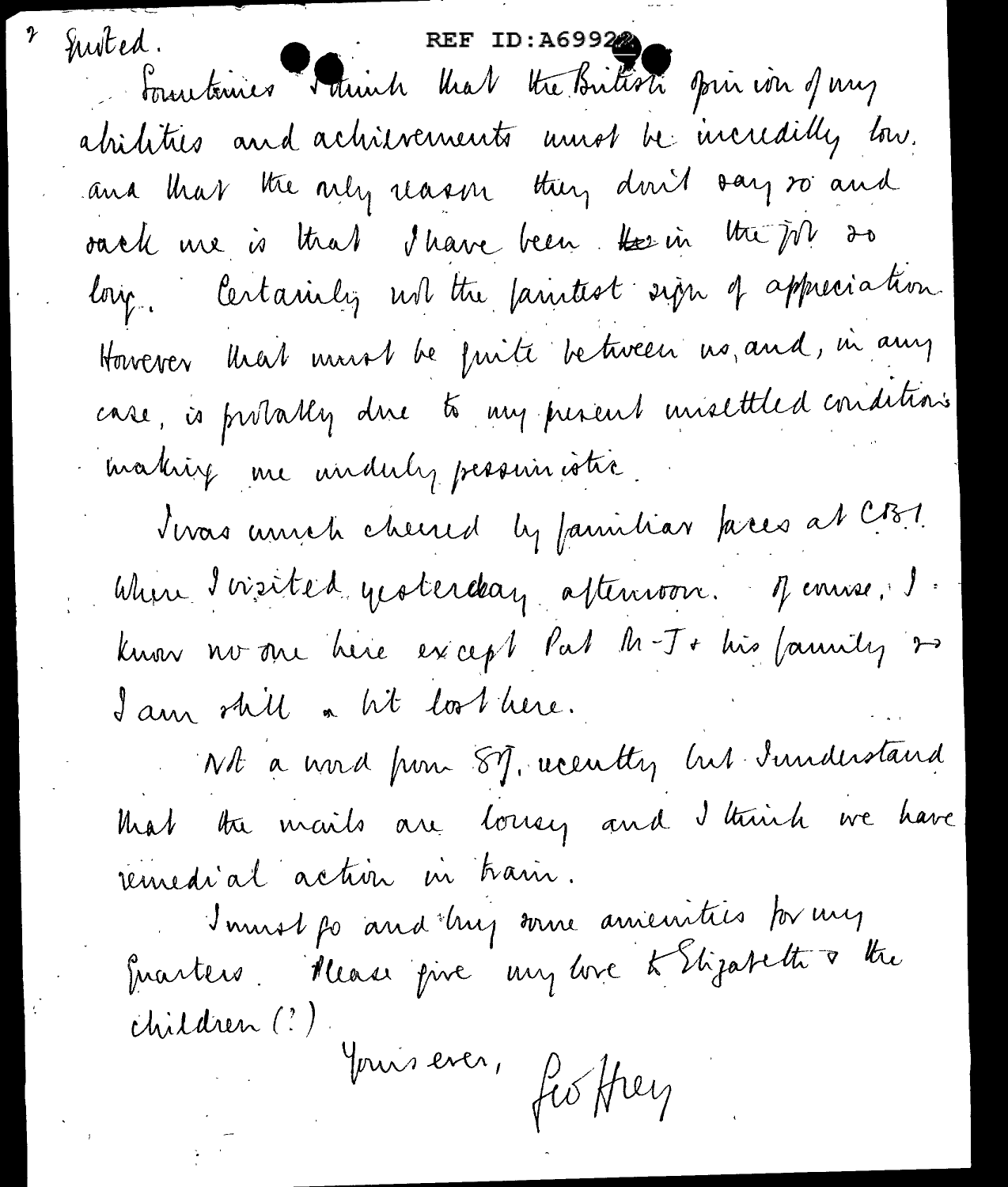$E$  REF ID: A69.9 **SHO 4.1** CONFIDENTIAL **RESTRICTED** TO DATE **FROM** Commanding Officer Assistant Commandant U Dir of Comm Research Ū Control O Administrative O Adjutant Intelligence O Provost Marshal 2nd Sig Serv Bn Chief, Pers & Trng Div Chief, Pers Br Chief, Trng Br Chief, Oper Serv Div - Unief, Communications Br<br>
- Chief, Laboratory Br<br>
- Chief, Machine Br<br>
- Property & Supply O<br>
- Purchasing & Contracting O<br>
- Fiscal & Certifying O<br>
- OIC, Mail Section Chief, Security Div Chief, Protective Sec Br Chief, Cryptographic Br Chief, Development Br Chief, Intelligence Div Chief, Language Br Chief, Hil Cryptanalytic Br Chief, Gen Cryptanalytic Br Chief, T/A and Control Br Chief, I & L Br be aben der der der der anten den heazuoafb aA As requested Comments and return **Liformation** and file Information and forwarding Information and return Recommendation See note on reverse Signature if approved **Your action** SIS-SC Form No. 96 (Rev) 23 August 1944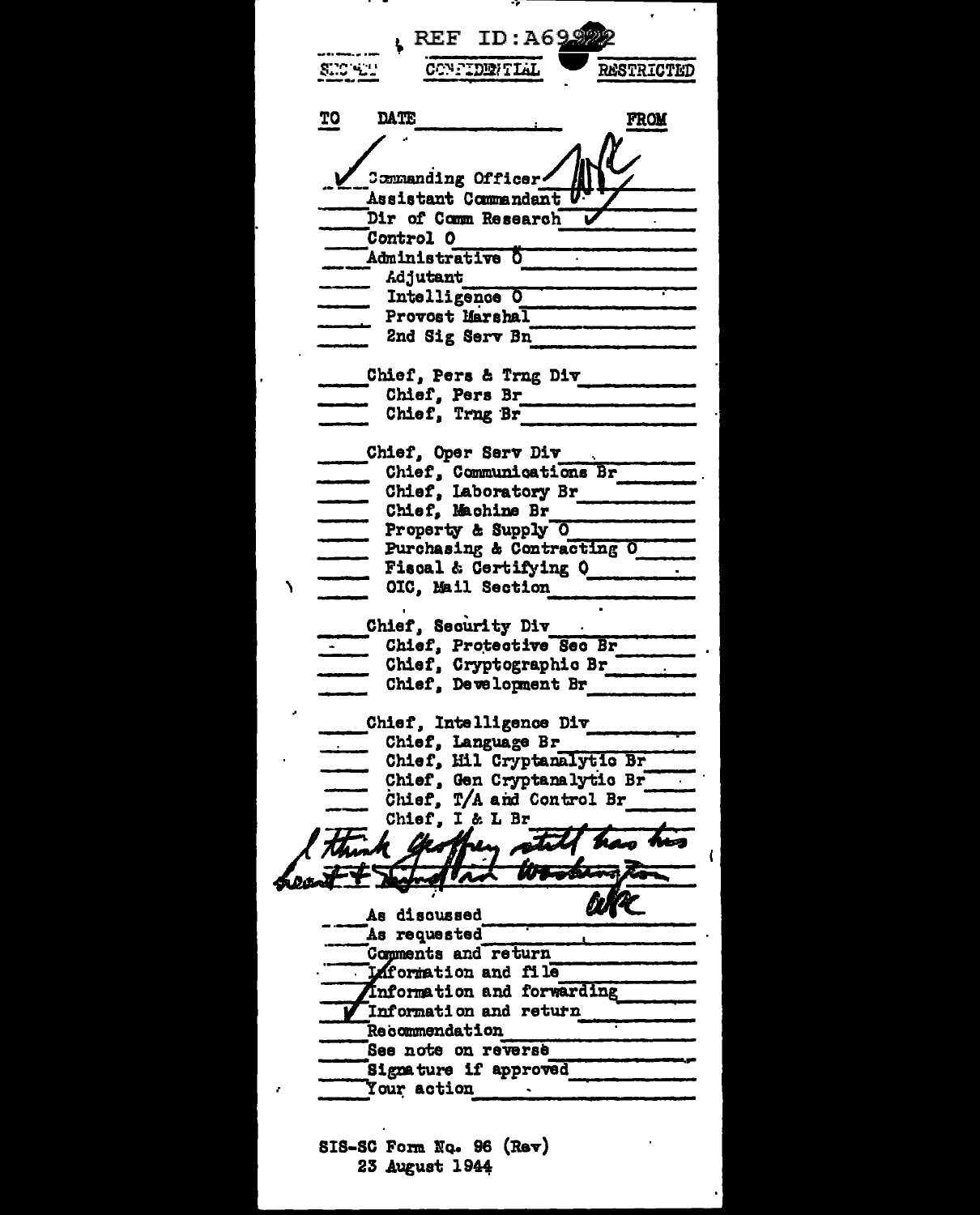



20 November 1944.

Dear Geoffrey:

I */* 

I was very glad to get your letter a few days ago and to learn that you arrived safely. It is too bad that you have already begun to suffer from the climate, but by the time this. reaches you it is possible tbat 7ou w111 be on your way to a different climate having aggravations\_all *ot* its own.

We had a nice letter from StJohn. It was a nice rambling note telling about her manifold activities. Apparently she is quite happy, and the otfspring as well as the-Flicker are tlour-1all.1ng.

Thank you ver7 much tor your kind words *ot* appreciation regarding your stay with ue. I shall miss you a lot. It was very easy to get cooperation in all directions so far as you were concerned. I don't see as much of Cheadle as I did of you, but maybe he is a bit diffident. I drep in occasionally to see how he is getting along, and we have had him out to the house.

Things are moving along in a very nice shape. I hear no further remarks about a conference in Washington. I thought the conference was going to be in Delhi, but maybe that idea was overruled in favor of Washington again.

I stopped in the other day to chat with Lt. Colonel Lewis. He tells me that he is very much pleased with the way things are working out and also that the people here, especially in  $\bar{G}-2$ . are happy with the results of the area specialization. Some good stuff has recently come from the  $T/A$  group.

Colonel Corderman has just left for a trip toward the west and will be gone about  $45$  days. I wish I could have gone along, but: it was not in the cards.

We are going to miss you a lot, but shall try to make up for! it a bit in a personal way by generally keeping an eye on StJohn and insisting that she stop in to keep up our friendship. ', -

With very best greetings to you and to all my friends at B.P., or at the other place if you are already there, I am,

DEGRE:)

 $\cdot\cdot\cdot$  ,  $\cdot\cdot\cdot$  for  $\cdot\cdot\cdot$  for  $\cdot\cdot\cdot$  .  $\mathcal{L}^{\mathcal{M}}$  ,  $\mathcal{L}^{\mathcal{M}}$  ,  $\mathcal{L}^{\mathcal{M}}$ 

Sincerely 7ours,

I  $\mathcal{L}$ ' \  $\widetilde{L}$